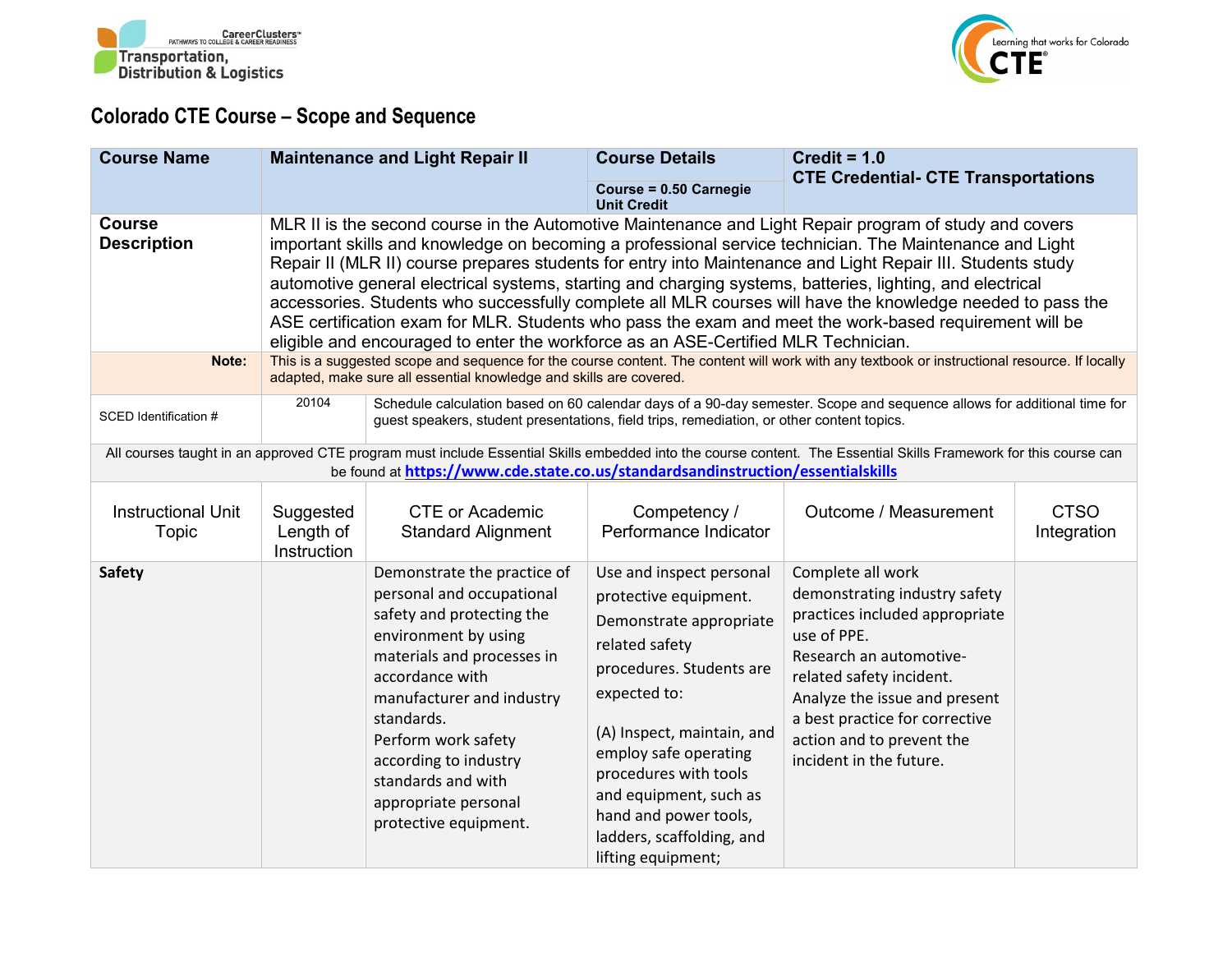



(B) Demonstrate continuous awareness of potential hazards to self and others and respond appropriately; (C) Assume responsibilities under HazCom (Hazard Communication) regulations; (D)Adhere to responsibilities, regulations, and Occupational Safety & Health Administration (OSHA) policies to protect coworkers and bystanders from hazards; reporting of accidents and observed hazards; and regarding emergency response procedures. (E) Pass with 100% accuracy a written examination relating to safety issues relating specifically to Maintenance and Light Repair. (F)Pass with 100% accuracy a performance examination relating to safety issues relating specifically to Maintenance and Light Repair.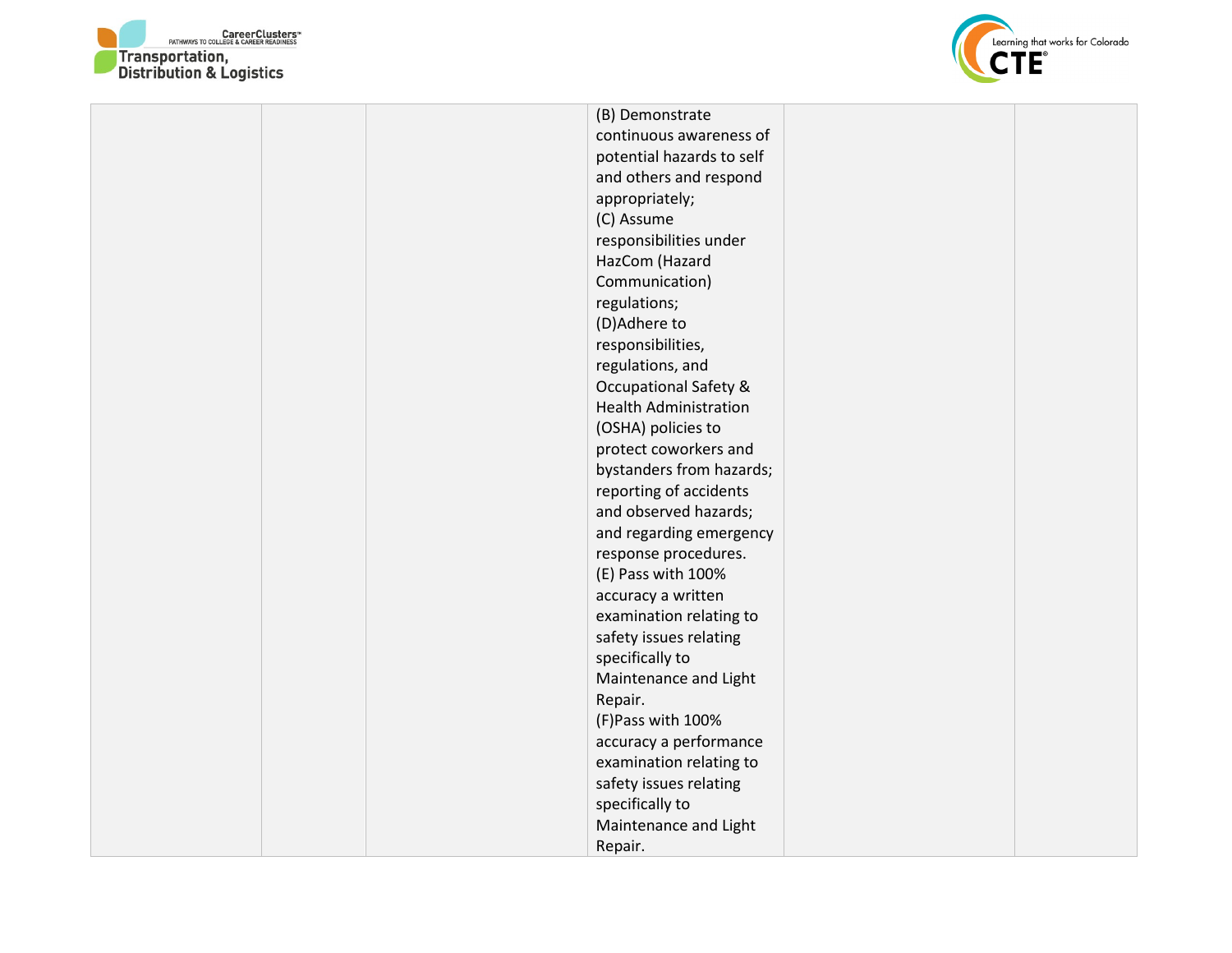



|                           |                              | (G) Maintain a portfolio     |                              |  |
|---------------------------|------------------------------|------------------------------|------------------------------|--|
|                           |                              | record of written safety     |                              |  |
|                           |                              | examinations and             |                              |  |
|                           |                              | equipment examinations       |                              |  |
|                           |                              | for which the student has    |                              |  |
|                           |                              | passed an operational        |                              |  |
|                           |                              | checkout by the              |                              |  |
|                           |                              | instructor.                  |                              |  |
| <b>Electrical Systems</b> | Demonstrate an               | Students will use and        | Research or examine a case   |  |
|                           | understanding of mechanical  | apply knowledge to test,     | study on a common electrical |  |
|                           | and electrical components in | diagnose and service         | or electronics issue in      |  |
|                           | relation to industry and     | general electrical           |                              |  |
|                           | manufacturer standards.      | automotive issues.           | automobiles today. Report on |  |
|                           | Use and apply industry       | Students are expected to:    | the findings and include     |  |
|                           | knowledge and technical      | (A) Research applicable      | recommendations for          |  |
|                           | skills to test, diagnose,    | vehicle and service          | technicians.                 |  |
|                           | repair, and service general  | information, vehicle         |                              |  |
|                           | automotive electrical        | service history, service     | See NATEF Task List          |  |
|                           | systems.                     | precautions, and             |                              |  |
|                           |                              | technical service            |                              |  |
|                           |                              | bulletins;                   |                              |  |
|                           |                              | (B) Demonstrate              |                              |  |
|                           |                              | knowledge of                 |                              |  |
|                           |                              | electrical/electronic        |                              |  |
|                           |                              | series, parallel, and series |                              |  |
|                           |                              | parallel circuits using      |                              |  |
|                           |                              | principles of electricity    |                              |  |
|                           |                              | (Ohm's Law);                 |                              |  |
|                           |                              | (C) Use wiring diagrams      |                              |  |
|                           |                              | to trace                     |                              |  |
|                           |                              | electrical/electronic        |                              |  |
|                           |                              | circuits;                    |                              |  |
|                           |                              | (D) Demonstrate proper       |                              |  |
|                           |                              | use of a digital             |                              |  |
|                           |                              | multimeter (DMM) when        |                              |  |
|                           |                              | measuring source             |                              |  |
|                           |                              | voltage, voltage drop        |                              |  |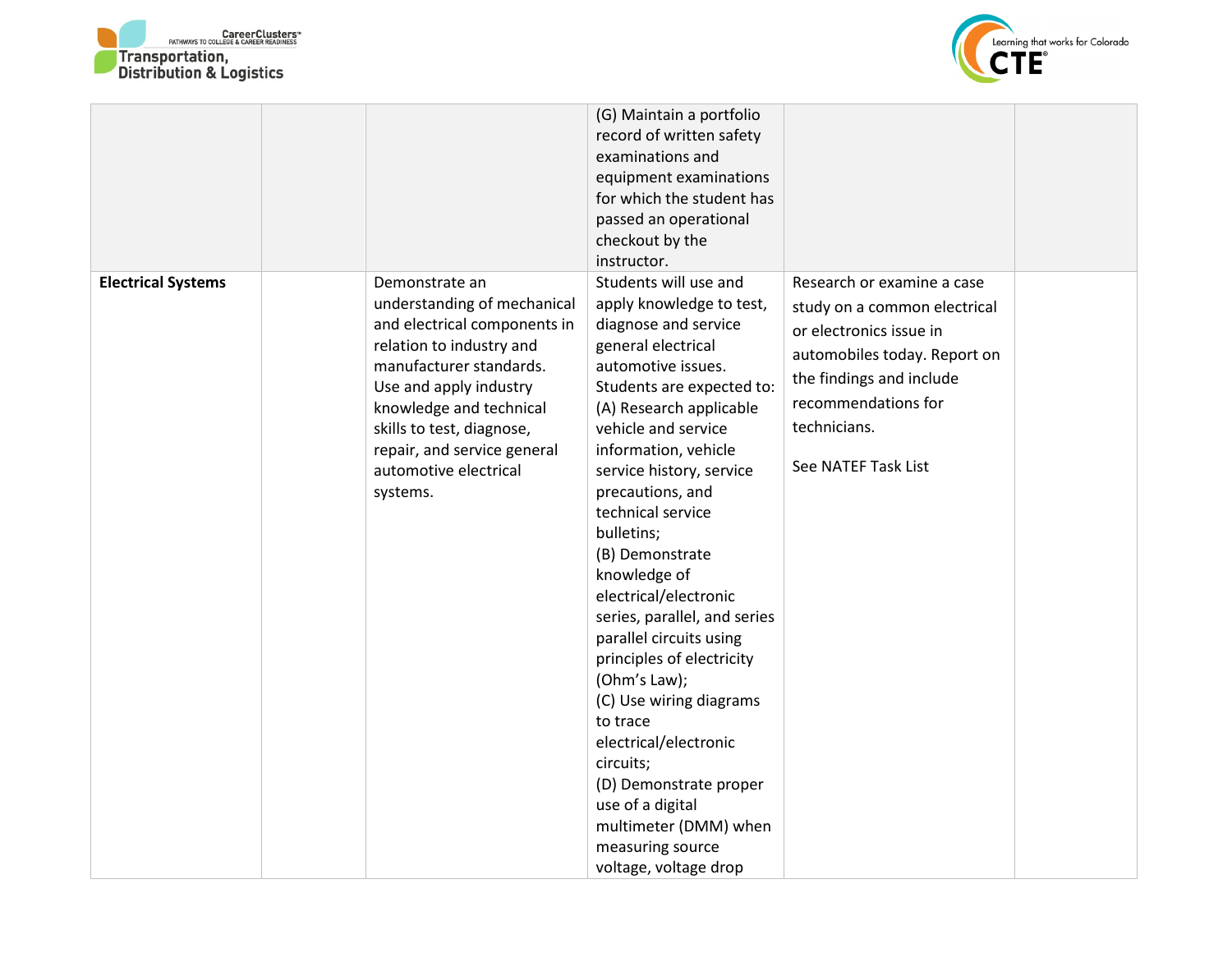



|                  |                              | (including grounds),       |                               |  |
|------------------|------------------------------|----------------------------|-------------------------------|--|
|                  |                              | current flow, and          |                               |  |
|                  |                              | resistance;                |                               |  |
|                  |                              | (E) Demonstrate            |                               |  |
|                  |                              | knowledge of the causes    |                               |  |
|                  |                              | and effects from shorts,   |                               |  |
|                  |                              | grounds, opens, and        |                               |  |
|                  |                              | resistance                 |                               |  |
|                  |                              | problems in                |                               |  |
|                  |                              | electrical/electronic      |                               |  |
|                  |                              | circuits;                  |                               |  |
|                  |                              | (F) Check operation of     |                               |  |
|                  |                              | electrical circuits with a |                               |  |
|                  |                              | test light;                |                               |  |
|                  |                              | (G) Check operation of     |                               |  |
|                  |                              | electrical circuits with   |                               |  |
|                  |                              | fused jumper wires;        |                               |  |
|                  |                              | (H) Measure key-off        |                               |  |
|                  |                              | battery drain (parasitic   |                               |  |
|                  |                              | draw);                     |                               |  |
|                  |                              | (I) Inspect and test       |                               |  |
|                  |                              | fusible links, circuit     |                               |  |
|                  |                              | breakers, and fuses;       |                               |  |
|                  |                              | determine necessary        |                               |  |
|                  |                              | action;                    |                               |  |
|                  |                              | (J) Perform solder repair  |                               |  |
|                  |                              | of electrical wiring; and  |                               |  |
|                  |                              | (K) Replace electrical     |                               |  |
|                  |                              | connectors and terminal    |                               |  |
|                  |                              | ends.                      |                               |  |
| <b>Batteries</b> | Use and apply industry       | Inspect, test, and service | Research the capacity for     |  |
|                  | knowledge and technical      | vehicle batteries. Student | several automotive batteries. |  |
|                  | skills to inspect, test, and | is expected to:            | Investigate the batteries     |  |
|                  | service a vehicle battery.   | (A) Perform battery        | materials and report on how   |  |
|                  | Use scientific principles in | state-of-charge test;      | the materials influence       |  |
|                  | relation to chemical,        | determine necessary        | capacity.                     |  |
|                  | mechanical, and physical     | action;                    | See NATEF Task List           |  |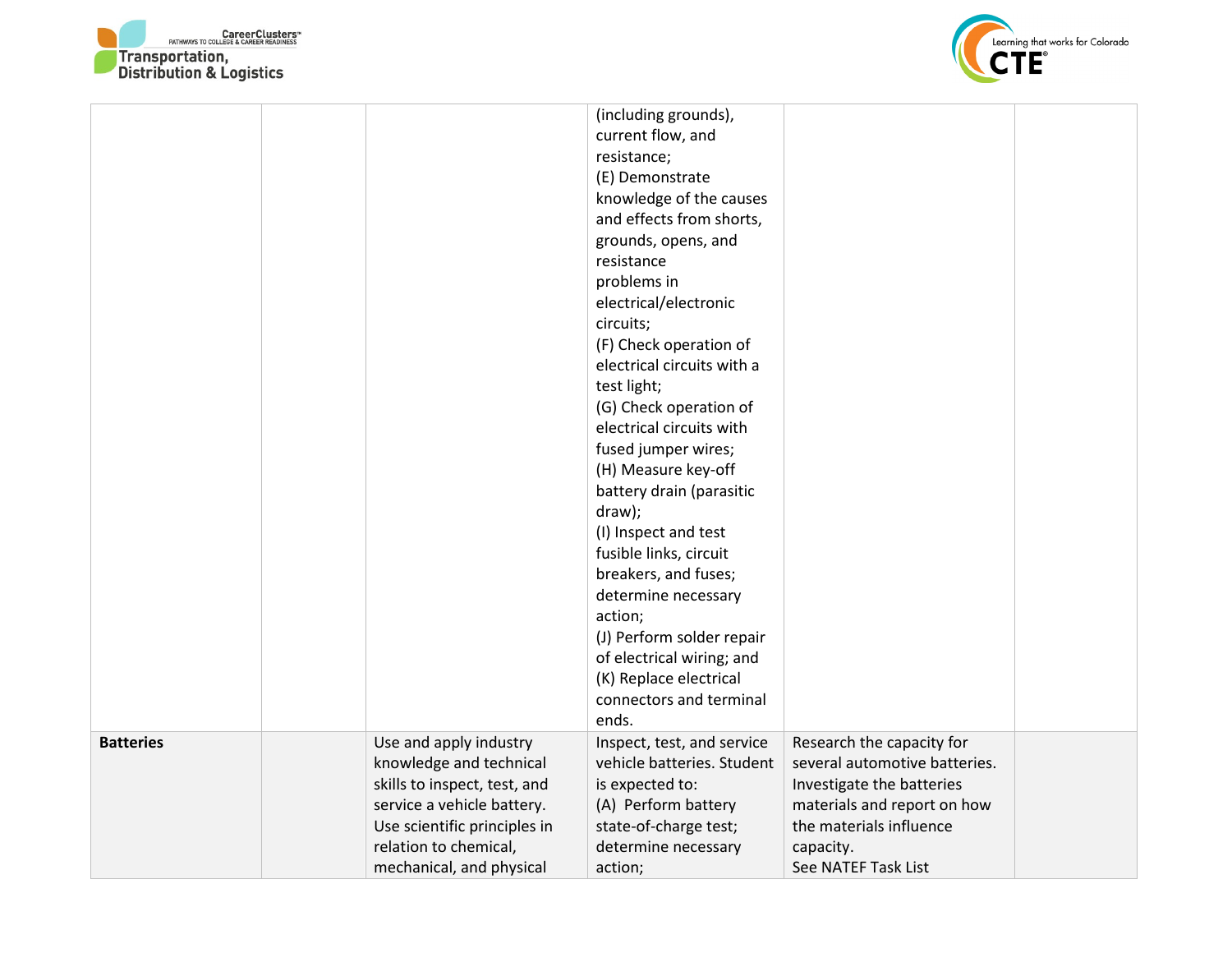



|  | functions for various engine   | (B) Confirm proper           |  |
|--|--------------------------------|------------------------------|--|
|  | and vehicle systems.           | battery capacity for         |  |
|  | Apply scientific principles to | vehicle application;         |  |
|  | solve a technical problem or   | perform battery capacity     |  |
|  | issue.                         | test; determine              |  |
|  |                                | necessary action;            |  |
|  |                                | (C) Maintain or restore      |  |
|  |                                | electronic memory            |  |
|  |                                | functions;                   |  |
|  |                                | (D) Inspect and clean        |  |
|  |                                | battery; fill battery cells; |  |
|  |                                | check battery cables,        |  |
|  |                                | connectors, clamps, and      |  |
|  |                                | hold downs;                  |  |
|  |                                |                              |  |
|  |                                | (E) Perform slow/fast        |  |
|  |                                | battery charge according     |  |
|  |                                | to manufacturer's            |  |
|  |                                | recommendations;             |  |
|  |                                | (F) Jump-start vehicle       |  |
|  |                                | using jumper cables and      |  |
|  |                                | a booster battery or         |  |
|  |                                | auxiliary power supply;      |  |
|  |                                | (G) Identify high-voltage    |  |
|  |                                | circuits of electric or      |  |
|  |                                | hybrid electric vehicle      |  |
|  |                                | and related safety           |  |
|  |                                | precautions;                 |  |
|  |                                | (H) Identify electronic      |  |
|  |                                | modules, security            |  |
|  |                                | systems, radios, and         |  |
|  |                                | other accessories that       |  |
|  |                                | require reinitialization or  |  |
|  |                                | code entry after             |  |
|  |                                | reconnecting vehicle         |  |
|  |                                | battery; and                 |  |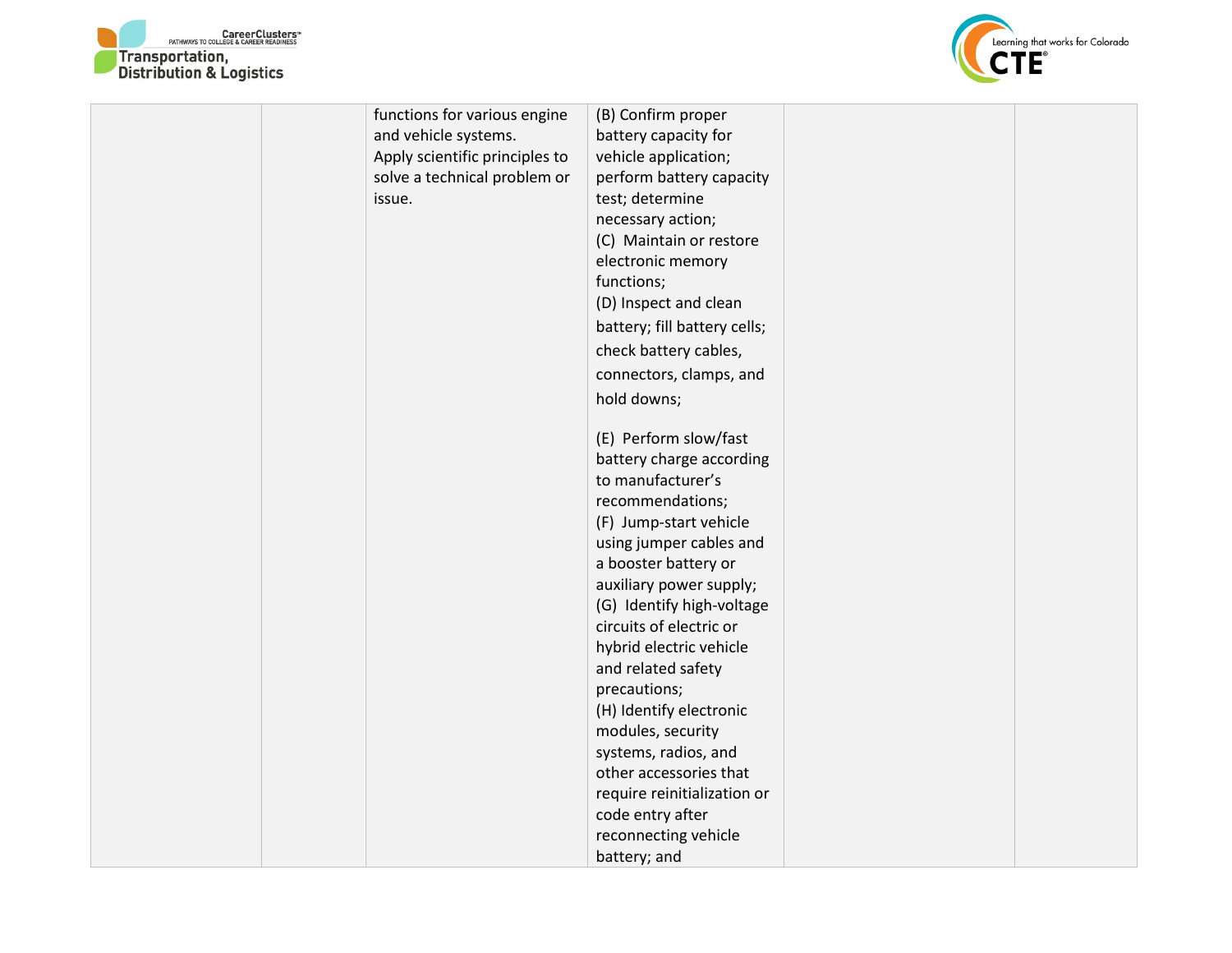



|                                           |                                                                                                                                                                                                                                                       | (I) Identify hybrid vehicle<br>auxiliary (12v) battery<br>service, repair, and test<br>procedures.                                                                                                                                                                                                                                                                                                                                                                                                                                                                                                                                                                                                                                               |                     |  |
|-------------------------------------------|-------------------------------------------------------------------------------------------------------------------------------------------------------------------------------------------------------------------------------------------------------|--------------------------------------------------------------------------------------------------------------------------------------------------------------------------------------------------------------------------------------------------------------------------------------------------------------------------------------------------------------------------------------------------------------------------------------------------------------------------------------------------------------------------------------------------------------------------------------------------------------------------------------------------------------------------------------------------------------------------------------------------|---------------------|--|
| <b>Vehicle Charging</b><br><b>Systems</b> | Demonstrate the function,<br>principles, and operation of<br>electrical and electronic<br>systems using manufacturer<br>and industry standards.<br>Demonstrate maintenance,<br>diagnosis, service, and repair<br>of starting and charging<br>systems. | Students will inspect,<br>test, service, and repair<br>vehicle starting and<br>charging systems.<br>Students are expected to:<br>(A) Perform starter<br>current draw test;<br>determine necessary<br>action;<br>(B) Perform starter circuit<br>voltage drop tests;<br>determine necessary<br>action;<br>(C) Inspect and test<br>starter relays and<br>solenoids; determine<br>necessary action;<br>(D) Remove and install<br>starter in a vehicle;<br>(E) Inspect and test<br>switches, connectors,<br>and wires of starter<br>control circuits;<br>determine necessary<br>action;<br>(F) Perform charging<br>system output test;<br>determine necessary<br>action;<br>(G) Inspect, adjust, or<br>replace generator<br>(alternator) drive belts; | See NATEF Task List |  |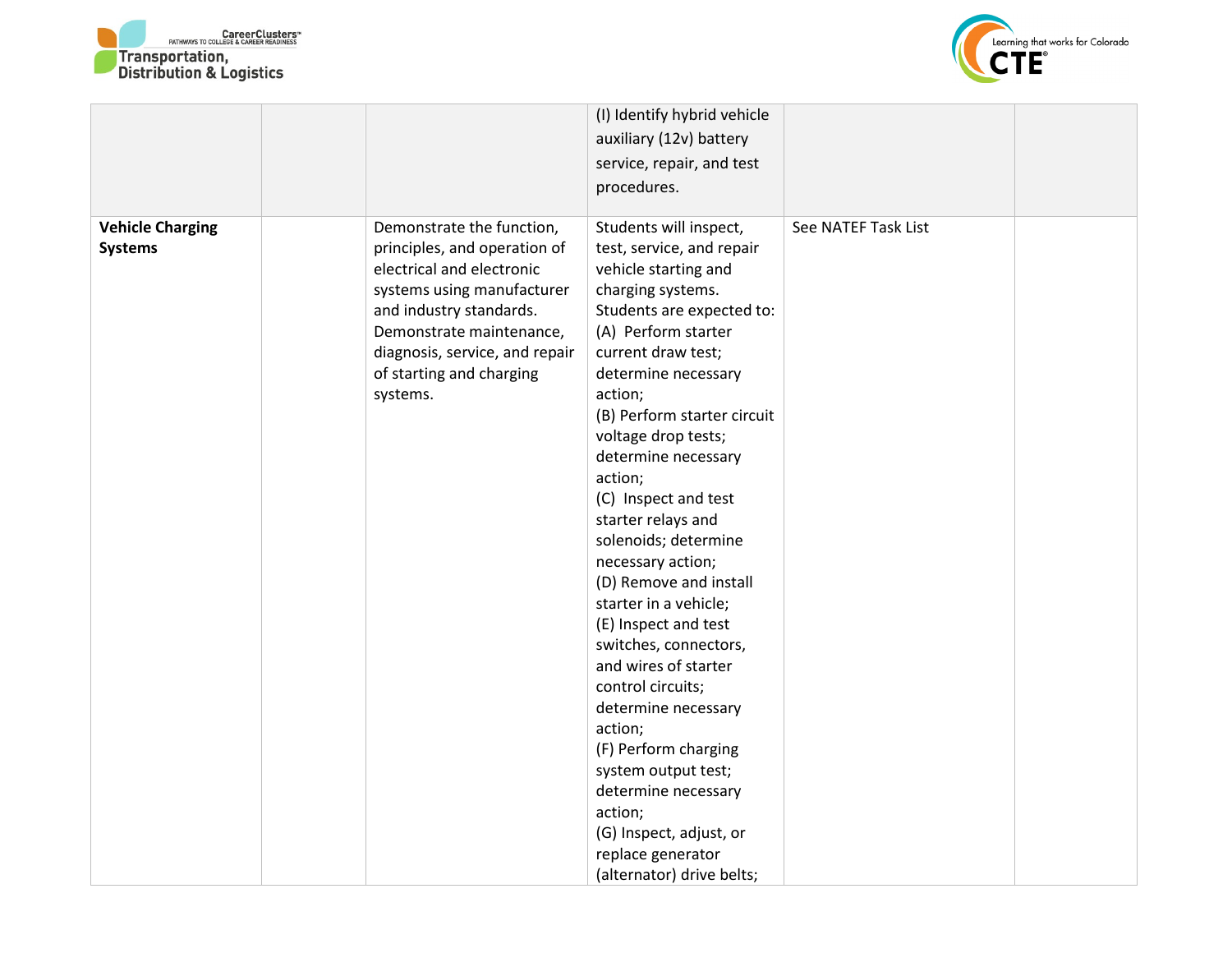



|                          |                               | check pulleys and           |                     |  |
|--------------------------|-------------------------------|-----------------------------|---------------------|--|
|                          |                               | tensioners for wear;        |                     |  |
|                          |                               | check pulley and belt       |                     |  |
|                          |                               | alignment;                  |                     |  |
|                          |                               | (H) Remove, inspect, and    |                     |  |
|                          |                               | re-install generator        |                     |  |
|                          |                               | (alternator);               |                     |  |
|                          |                               | (I) Perform charging        |                     |  |
|                          |                               | circuit voltage drop tests; |                     |  |
|                          |                               | determine necessary         |                     |  |
|                          |                               | action;                     |                     |  |
|                          |                               | (J) Inspect interior and    |                     |  |
|                          |                               | exterior lamps and          |                     |  |
|                          |                               | sockets including           |                     |  |
|                          |                               | headlights and auxiliary    |                     |  |
|                          |                               | lights (fog lights/driving  |                     |  |
|                          |                               | lights) and replace as      |                     |  |
|                          |                               | needed;                     |                     |  |
|                          |                               | (K) Aim headlights; and     |                     |  |
|                          |                               | (L) Identify system         |                     |  |
|                          |                               | voltage and safety          |                     |  |
|                          |                               | precautions associated      |                     |  |
|                          |                               | with high-intensity         |                     |  |
|                          |                               | discharge headlights.       |                     |  |
| <b>Vehicle Accessory</b> | Diagnose, service, and repair | Students will inspect,      | See NATEF Task List |  |
| <b>Systems</b>           | lighting systems.             | test, service, and repair   |                     |  |
|                          | Diagnose, service, and repair | vehicle lighting and        |                     |  |
|                          | horns, wipers/washers, and    | accessory systems.          |                     |  |
|                          | other accessories.            | Students will be able to:   |                     |  |
|                          |                               | (A) Disable and enable      |                     |  |
|                          |                               | airbag system for vehicle   |                     |  |
|                          |                               | service; verify indicator   |                     |  |
|                          |                               | lamp operation; and         |                     |  |
|                          |                               | (B) Remove and reinstall    |                     |  |
|                          |                               | door panel; and             |                     |  |
|                          |                               | (C) Describe the            |                     |  |
|                          |                               | operation of keyless        |                     |  |